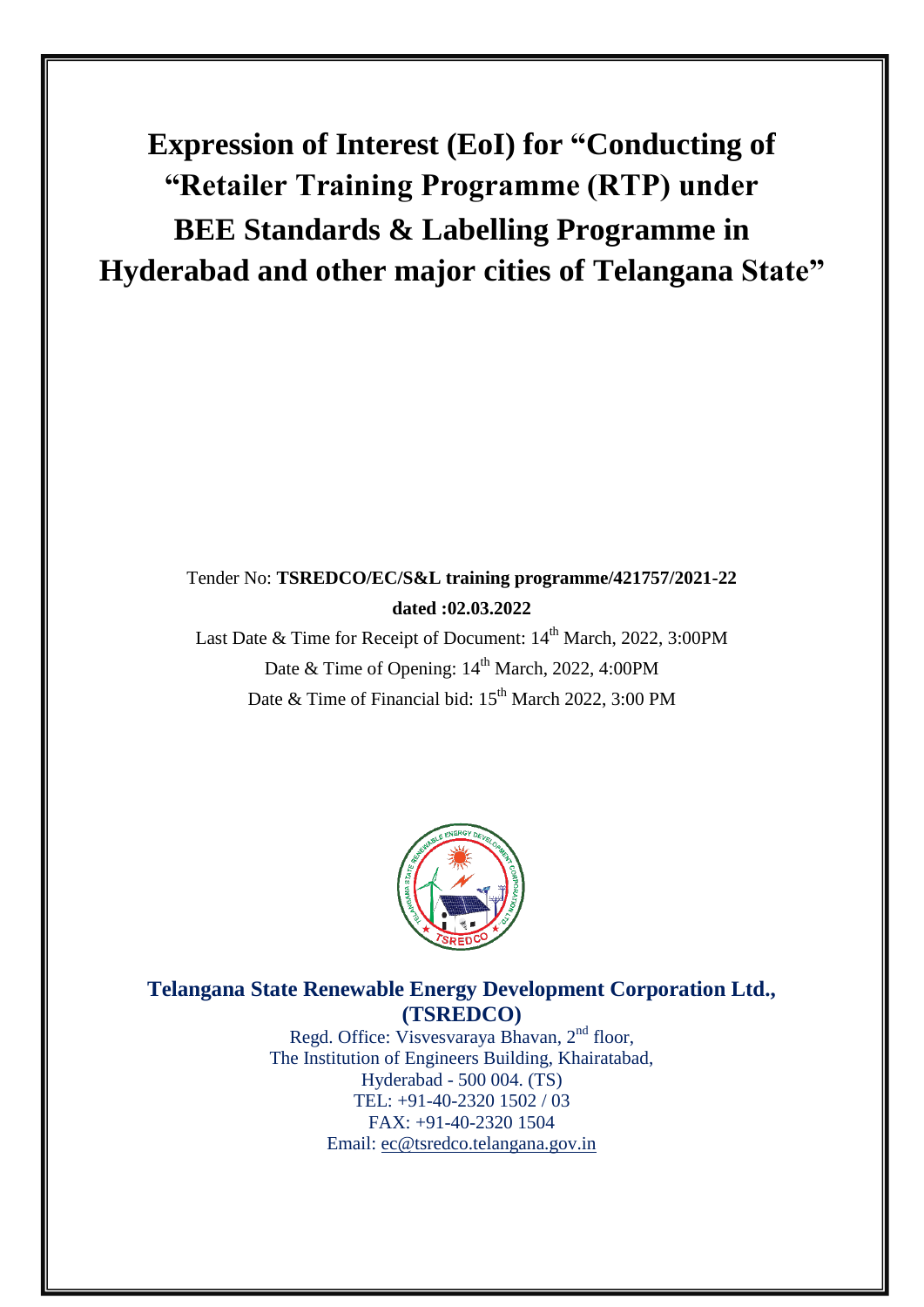## Contents

| 1.  |  |
|-----|--|
| 2.  |  |
| 3.  |  |
| 4.  |  |
| 5.  |  |
| 6.  |  |
| 7.  |  |
| 8.  |  |
| 9.  |  |
| 10. |  |
| 11. |  |
| 12. |  |
| 13. |  |
| 14. |  |
| 15. |  |
| 16. |  |
| 17. |  |
| 18. |  |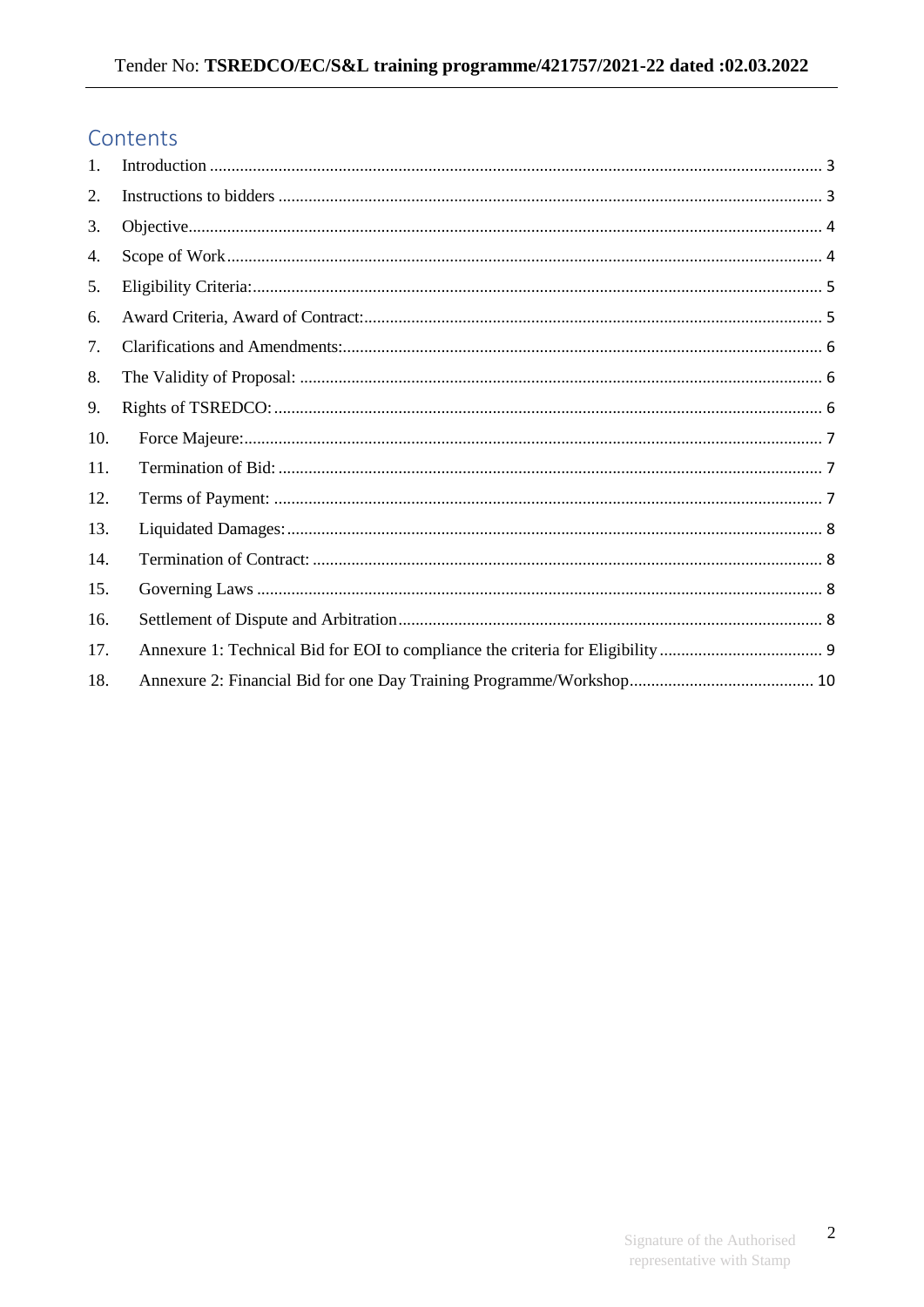#### **Expression of interest (EoI)**

The TSREDCO inviting interested firms/organizations for the Expression of Interest (EOI) for-**Conducting of "Retailer Training Programme (RTP) under BEE Standards & Labelling Programme in Hyderabad and Other Major Cities of Telangana State"** 

#### <span id="page-2-0"></span>**1. Introduction**

The Government of Telangana has appointed TSREDCO as the State Designated Agency (SDA) of Bureau of Energy Efficiency (BEE), Ministry of Power, Govt. of India to coordinate, regulate and enforce the provisions of the Energy Conservation Act-2001 and to implement the schemes under the said Act within the State of Telangana.

**PURPOSE OF EoI**: This EoI document is for engaging Agency for Organizing & Conducting **"Retailer Training Programme (RTP) under BEE Standards & Labelling Programme**.

The firms/organizations must be registered with the Goods  $\&$  Service Tax Department having a valid GSTIN and mandatorily registered in Telangana State for organizing said Training Programmes. It is required to submit proposal/Interest for the above assignment, as per the brief contained in the Scope.

## <span id="page-2-1"></span>**2. Instructions to bidders**

The proposals should be necessarily submitted through Telangana E-Tender procurement platform only in the state of Telangana along with the following required documents.

- **a. Technical Proposal** should be submitted through Telangana E-Tender procurement platform. It should also include documents related to minimum eligibility criteria of Agency / Institute as per the EOI requirements.
- **b. Financial Proposal** (format at Annexure II) should be submitted through Telangana E-Tender procurement platform.
	- 1. Preliminary scrutiny of the proposal will be made to determine whether the eligibility criteria are complying, whether the documents have been submitted completely**.**
	- 2. Proposals not conforming to such preliminary requirements will be prima facie rejected and the price bid will not be opened**.**
	- 3. The proposals would be evaluated on the basis of the pre-qualification criteria and prior experience of Agency / Institute in the areas mentioned above. However, TSREDCO in

3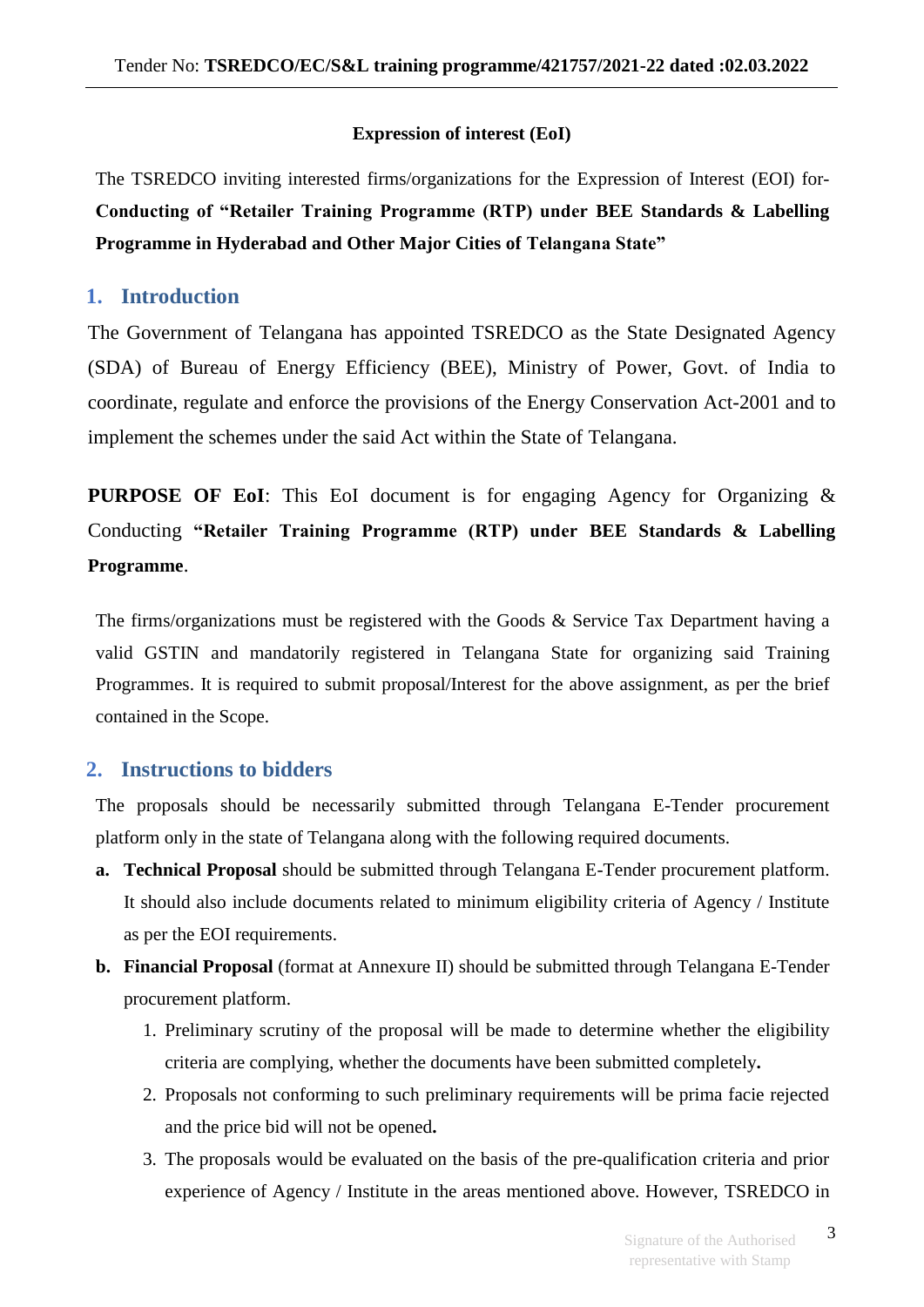its sole/absolute discretion can apply whatever criteria deemed appropriate in determining the responsiveness of the proposals submitted by the respondents.

4. Financial Bids of only those Agencies / Institutes who qualify technically will be opened and evaluated.

For any query please write to [ec@tsredco.telangana.gov.in](mailto:ec@tsredco.telangana.gov.in)

## <span id="page-3-0"></span>**3. Objective**

The primary objective shall be to strengthen the Energy Conservation activities in the state of Telangana through workshops for various stakeholders.

## <span id="page-3-1"></span>**4. Scope of Work**

- I. The selected Institutions / organisations shall conduct about 3 to 6 numbers of One day workshops on BEE Standards & Labelling and its enforcement as per TSREDCO requirement in the State of Telangana *within one year in phased manner and as requested by TSREDCO*.
- II. The details of the workshops are furnished below:

| <b>Subject/Topic of the</b>   | <b>Target group</b>     | <b>Place</b>                 |  |
|-------------------------------|-------------------------|------------------------------|--|
| Workshop                      |                         |                              |  |
| One day workshop on BEE       | Retailer cum Dealers of | Hyderabad Or Any major city  |  |
| Standards & Labelling and its | electrical appliances.  | in Telangana State Suggested |  |
| enforcement                   |                         | by TSREDCO                   |  |

III. Minimum number of participants as per the targeted group for each programme should not be less than 80 and not more than 100.

#### **The following activities shall be part of the scope of work:**

- a) Finalization of agenda for the workshops in consultation with TSREDCO. However the agenda training/ workshop received from BEE are placed below. Inaugural Session • Introduction to S&L Programmes
	- Description of Star Labels and choosing the star Labelling appliances
	- Awareness about BEE Star Label Web site
	- Enforcement of S&L Programme
	- Conducting the training Quiz with max 20min duration
	- Distribution of prices and participation certificate
- b) Arrangement of Trainers including their honorarium, travel, accommodation and hospitality etc. TSREDCO may recommend the Trainers/Resource persons.
- c) The Boarding- Lodging and local travels may be provided for the two officials from BEE
- d) Informing the participants about the programme & continuous follow up to ensure good participation for the workshops.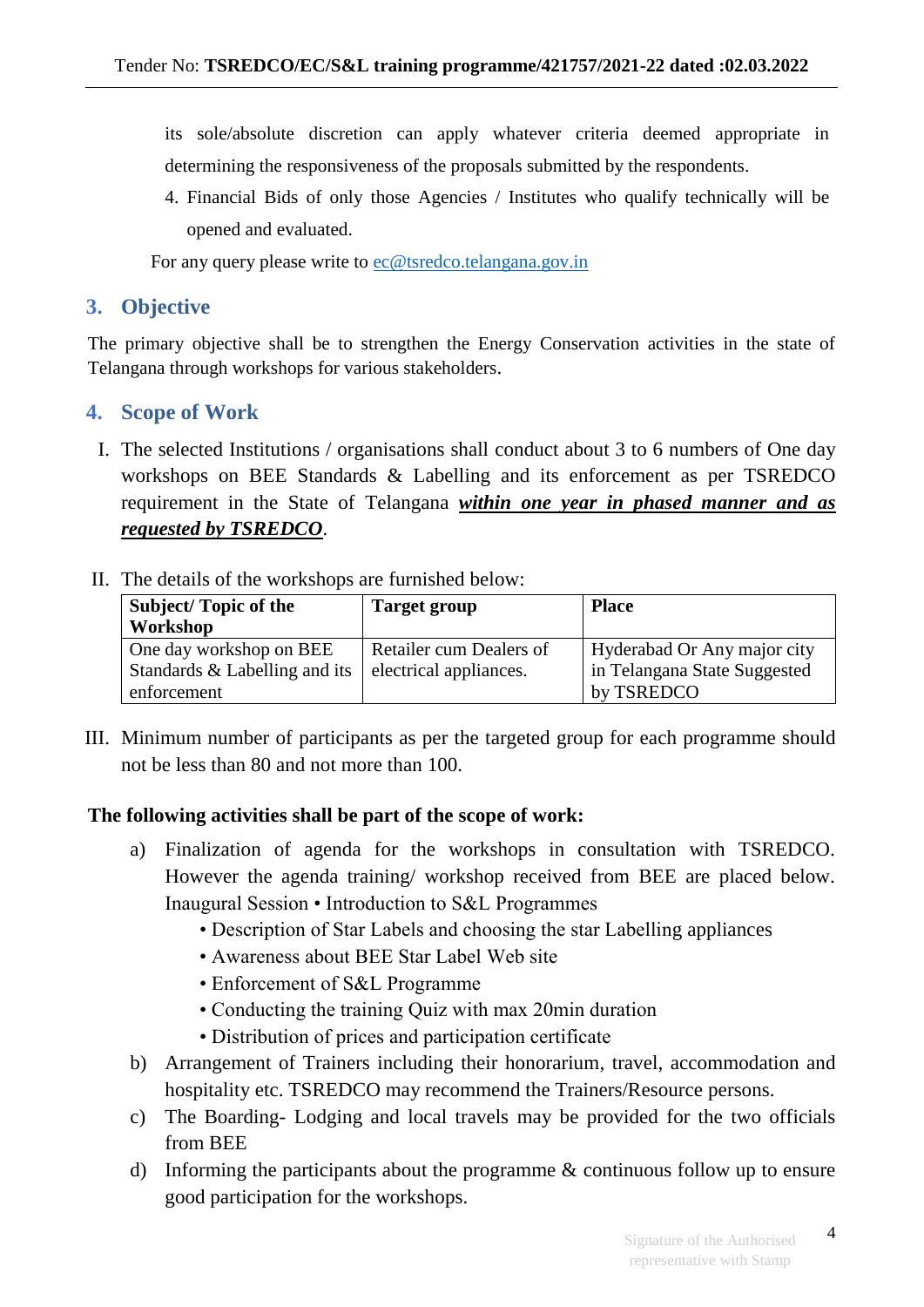- e) Good Quality Training kit which shall include pen drive/ printed training material, notebook, pen and other necessary stationary items shall be provided to the participants during the workshops.
- f) Two times tea/coffee with snacks and lunch etc to all the participants.
- g) Photography with HD quality of the event.
- h) Event posters, banners, standees, etc if any.
- i) Collecting feedback from participants.
- j) Submission of report at the end of each workshop in prescribed format to **TSREDCO**
- k) Any other requirement of TSREDCO and BEE.

Your offer comprising of with necessary documents to be uploaded in E-Tender Telangana Portal.

The EOI for *"Conducting of "Retailer Training Programme (RTP) under BEE Standards & Labelling Programme in Hyderabad and other major cities of Telangana State"* should submit necessarily in online Procurement Portal before**14 th March,2022, 3:00PM**

**The same will be opened on the same day at 4:00PM in the E-Tender Procurement Portal.**  The TSREDCO shall not assume any responsibility for any delayed in submission of the said proposal.

## <span id="page-4-0"></span>**5. Eligibility Criteria:**

- a. The Organization/firm shall have an average turnover of more than **15 lakhs** in last three financial years. Copies of Company balance sheet certified by the chartered accountant/Turnover certificate certified by CA along with ITRs.
- b. The Organization/firm shall have minimum experience of at least **15 Nos training** Programmes/workshops on Capacity buildings completed successfully during past **3 years**.
- c. The Organization/firm shall have experience of working on Government/Private platforms and must have experience of organizing training programmes, for at least **3 clients**.
- d. The Organization/firm shall have a registered/ branch/ unit office at Hyderabad such that the representative may visit the TSREDCO office whenever required (even with a short notice).
- e. The Organization/firm shall not be blacklisted/ banned by any private or state / central Government agencies/organisations. The firm shall submit a self-declaration on company letter head mentioning the same duly signed by the authorised person.

## <span id="page-4-1"></span>**6. Award Criteria, Award of Contract:**

The procuring entity TSREDCO reserves the right to accept or reject any proposal, and to annul the solicitation process and reject all proposals at any time prior to award the contract, without thereby incurring any liability to the affected Organization or any obligation in form the affected Organization or organizations of the grounds for the organizations action. The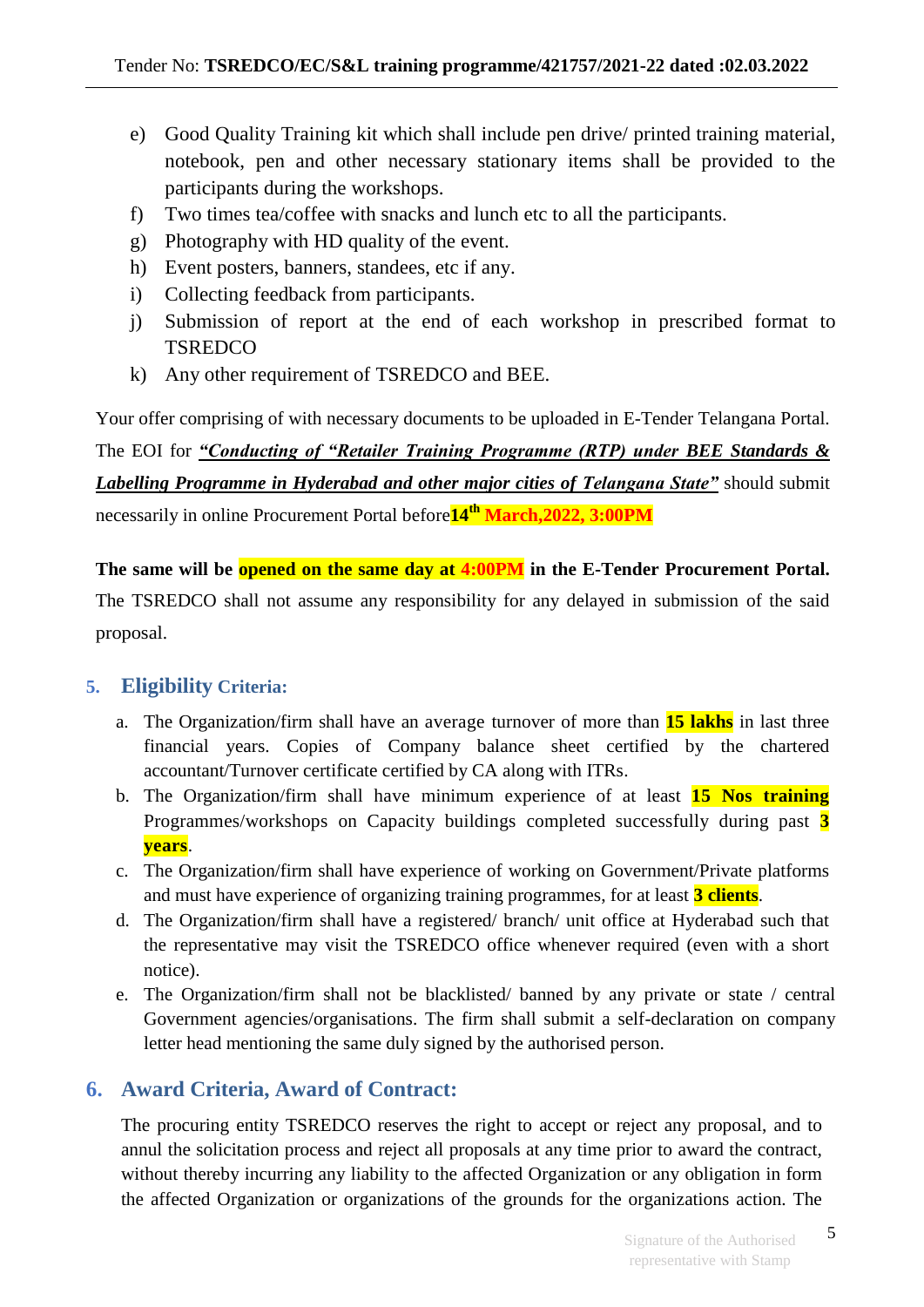organization/firm whose proposal after being evaluated is considered to be the most responsive to the needs and activity of TSREDCO will be awarded the contract. TSREDCO have right to negotiate the successful bidder for further reduction of price.

## <span id="page-5-0"></span>**7. Clarifications and Amendments:**

- a. During technical evaluation of the proposals, TSREDCO may, at its discretion, ask Respondents for clarifications on their proposal. The Respondents are required to respond within the time frame prescribed by TSREDCO.
- b. At any time prior to the last date for receipt of bids, TSREDCO, may, for any reason, Whether at its own initiative or in response to a clarification requested by a prospective respondent, modify the EOI document by Corrigendum/ Addendum. In order to provide prospective respondent reasonable time in which to take the amendment into account in preparing their bids, TSREDCO may, at its discretion, extend the last date for the receipt of Bids and/or make other changes in the requirements set out in EOI and/or cancel the EOI. The amendments shall be notified through Telangana E-procurement platform and such amendments shall be binding on the bidding agencies.

## <span id="page-5-1"></span>**8. The Validity of Proposal:**

It shall remain valid for a period of 90 days from the date of opening of price bid. A proposal valid for shorter period may be rejected as non-responsive.

## <span id="page-5-2"></span>**9. Rights of TSREDCO:**

- a. TSREDCO reserves the right to cancel the Tender at any stage and call for fresh TENDER /or Tenders for this project.
- b. TSREDCO reserves the right to cancel/extend/alter the bid conditions at any time.
- c. If the tender process / work is stalled due to legal intervention or due to natural calamities, no Compensation will be paid.
- d. TSREDCO reserves the right to accept or reject any proposal, and to annul the process and reject all proposals at any time prior to the signing of the agreement, without there by incurring any liability to the affected Respondent(s) or any obligation to inform the affected respondent (s) of the grounds for such decision.
- e. The agency / firm / institution selected for the work will have to maintain the confidentiality of the information compiled. In no case the agency / firm / institution would be allowed to use the data or share the information with anyone else, except for the TSREDCO. TSREDCO shall hold the copyrights over any of the data collected or compiled during the course of the awards.
- f. TSREDCO requires that recipients of this document to maintain its contents in the same confidence as their own confidential information and refrain from any public disclosure

6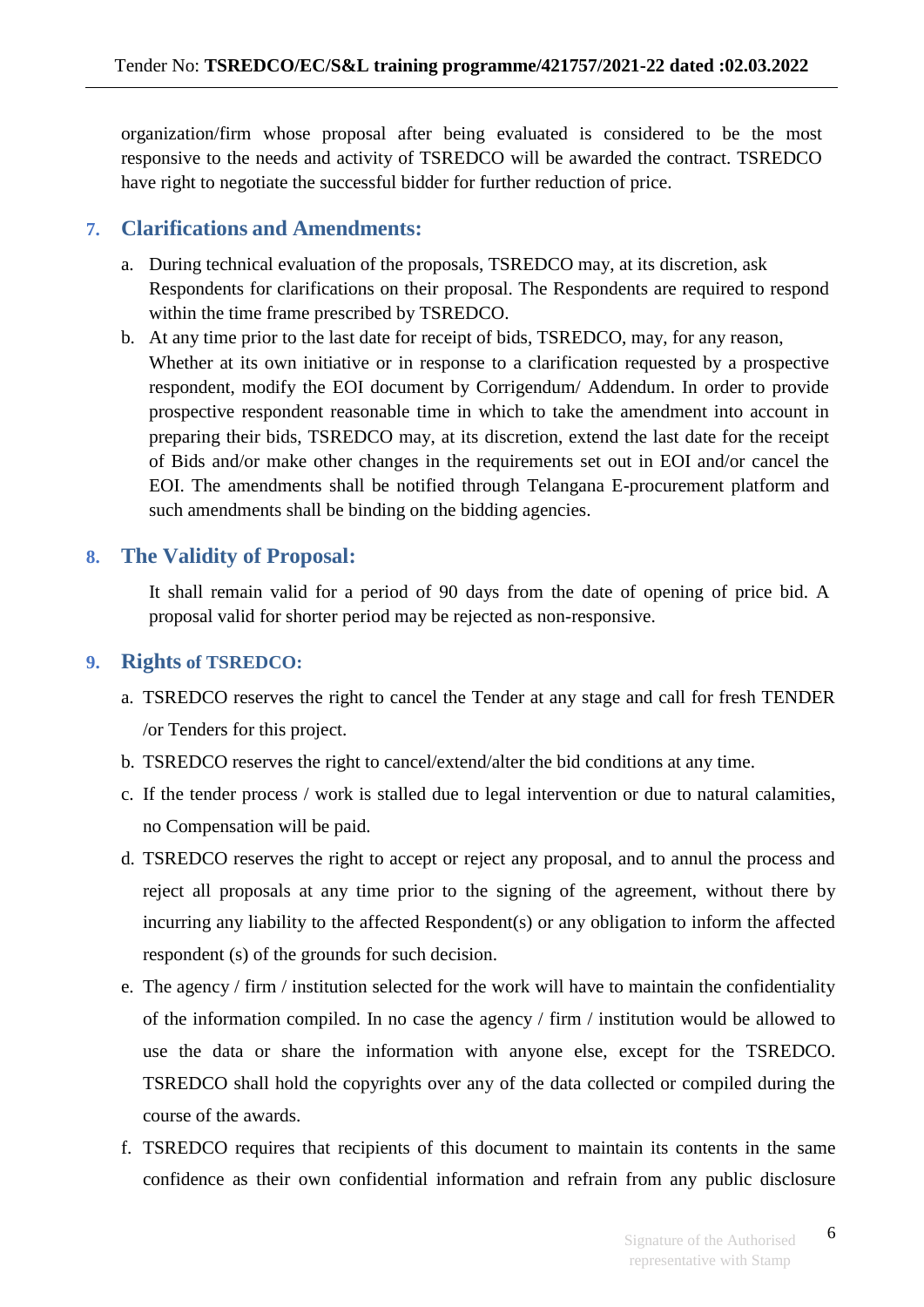whatsoever.

g. TSREDCO reserves the right modify the capacity of participants for the workshop at any time after award of work.

## <span id="page-6-0"></span>**10. Force Majeure:**

Shall mean and be limited to the following:

- a) War /hostilities;
- b) Riot or Civil commotion;
- c) Earthquake, flood, tempest, pandemic, lightening or other natural physical disaster;
- d) Restrictions imposed by the Government or other statutory bodies which prevents or delays
- e) the execution of the Contract by the appointed Agency / Firm /Institute; In the event of any force majeure cause, agency or the TSREDCO shall not be liable for delays in performing their obligations under this order and the completion dates may be extended, for a period not exceeding the period of delay attributable to the causes of Force Majeure. Neither the TSREDCO on or the Agency shall be liable to pay extra costs provided it is mutually established that Force Majeure conditions did actually exist.

## <span id="page-6-1"></span>**11. Termination of Bid:**

TSREDCO shall have the right to reject/cancel this bidding process any time before issuing letter of award to the selected agency / institute.

#### <span id="page-6-2"></span>**12. Terms of Payment:**

- a. 100% payment shall be released after completion of each workshops/ training programs and Submission of report for the work assigned to the satisfaction of TSREDCO.
- b. TDS will be deducted as applicable.
- c. Invoice shall be raised in the name of TSREDCO with GST 36AAFCT0853J1Z7
- d. The tax invoice must be raised against to TSREDCO after the completion of scheduled training
- e. If the due date for filing of GST is not yet completed an indemnity bond cum undertaking in favour of TSREDCO for filing of GST return and payment of GST to the Government ( in the format provided by TSREDCO) should be submitted for release of payment and if due date is completed, the proof of filing may be submitted.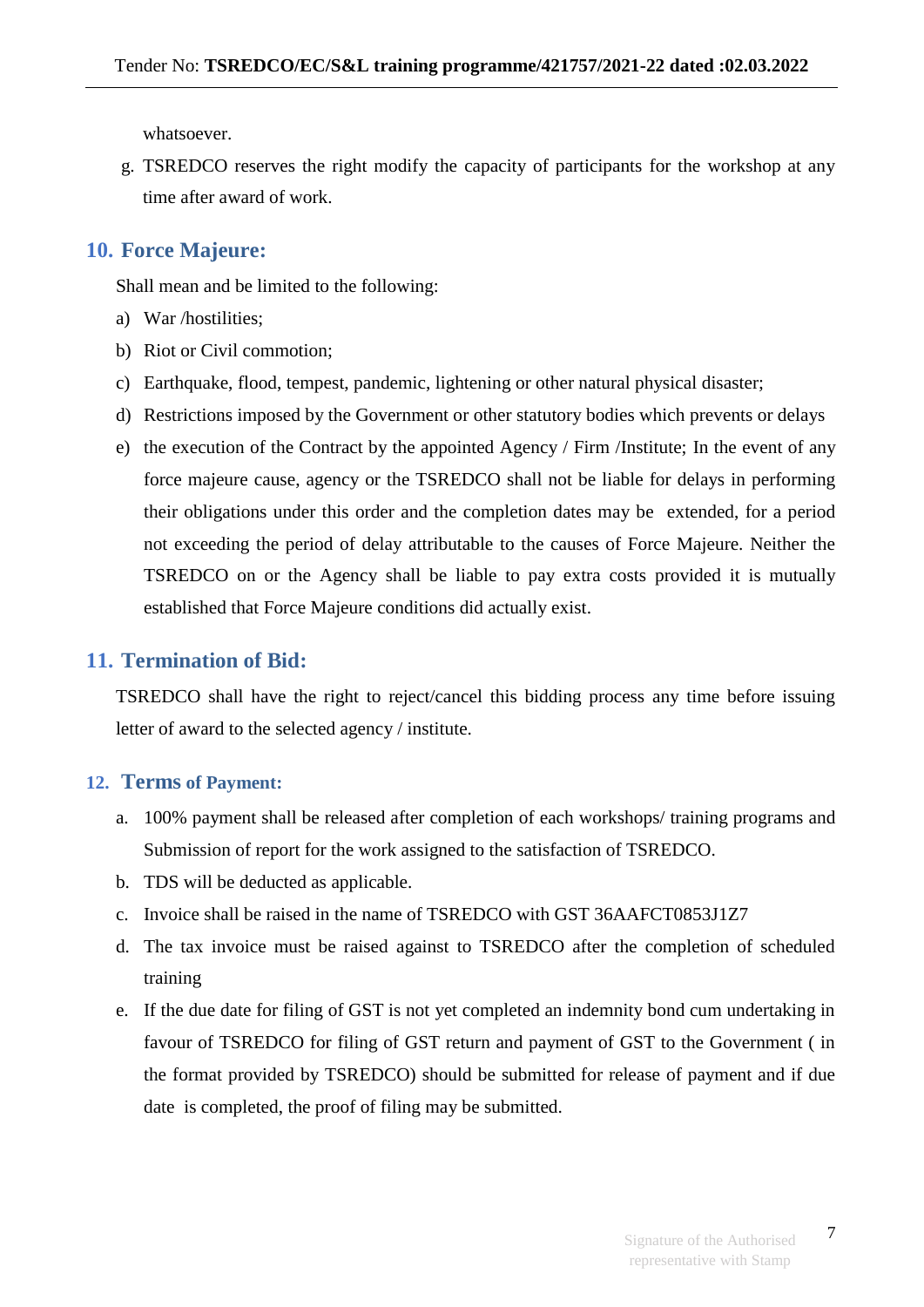## <span id="page-7-0"></span>**13. Liquidated Damages:**

The time allowed for carrying out the work as per the work order shall be strictly observed by the Agency / Institute and shall be reckoned from the date on which the order to commence the work is given to the Agency/ Institute by TSREDCO. The work throughout the stipulated period of the contract shall be proceeded with all due diligence (time being deemed to be the essence of the contract on the part of the Agency / Institute). In case, the Agency / Institute fail to complete the work within the stipulated period as specified in the work order, shall attract penalty at the rate of 0.5% of total contract value per 10 weeks of delay subjected to maximum of 5% of the total contract value. Once the maximum is reached TSREDCO may consider for termination of the contract and get the balance works done by engaging other agency/institute.

## <span id="page-7-1"></span>**14. Termination of Contract:**

TSREDCO shall have the right to terminate the contract of the agency at any time during the tenure of the work, if the performance of the agency is found to be unsatisfactory or in violation of any clause of the EOI pertaining to execution of the work. For termination of the contract, TSREDCO shall provide the agency a notice of minimum of 15 days, to allow the agency to clarify its position of the observed unsatisfactory performance. If the clarification provided by the agency is not up to the satisfaction of the competent authority of TSREDCO, the contract of the agency will be terminated.

### <span id="page-7-2"></span>**15. Governing Laws**

- a. This work shall be governed by the Indian Laws for the time being in force and the State of Telangana courts alone shall have the exclusive jurisdiction on all matters arising under the Contract.
- b. Service providers of the appointed Agency / Consortium shall not collect from any stakeholders, any amount whatsoever. Necessary action will be taken in case it is found that the condition has been violated by the service provider.

#### <span id="page-7-3"></span>**16. Settlement of Dispute and Arbitration**

a. The Bidder / Consortium and the TSREDCO shall endeavour their best to amicable settle all disputes arising out of or in connection with the Contract in the following manner:

i. The Party raising a dispute shall address to the other Party, a notice requesting an amicable settlement of the dispute within seven (7) days of receipt of the notice. 17

ii. The matter will be referred for negotiation between Vice Chairman & managing Director, TSREDCO and the Authorized Official of the Bidder. The matter shall then be resolved between them and the agreed course of action documented within a further period of 15days.

a. In case of any dispute between the Parties is not settled by negotiation in the manner as mentioned above, the same may be resolved exclusively by arbitration and such dispute may be submitted by either party for arbitration within 20 days of the failure of negotiations. The arbitration shall be conducted in accordance with the provisions of the Arbitration & Conciliation Act, 1996.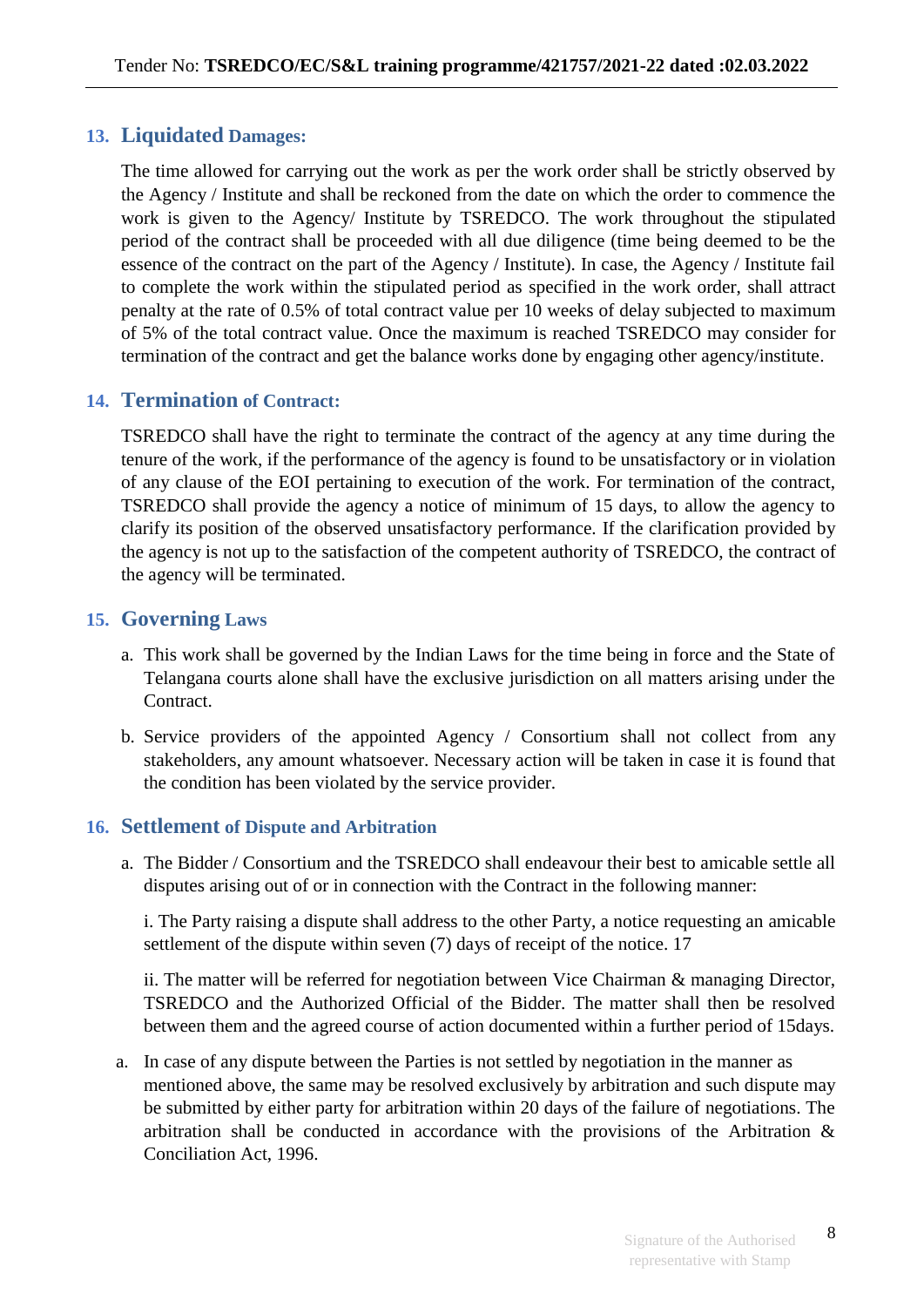| Sl.No. | <b>Particulars</b>                              | <b>Description</b> |
|--------|-------------------------------------------------|--------------------|
| 1.     | Name, Address, email and telephone              |                    |
|        | Number of the agency/firm                       |                    |
| 2.     | Name. Designation, Address and Contact          |                    |
|        | no. of the authorized person                    |                    |
| 3.     | Whether firm is registered, PAN $&$ GST         |                    |
|        | (Please attach copies)                          |                    |
| 4.     | Detail of experience of 15 Nos training         |                    |
|        | programmes/workshops. (List the works           |                    |
|        | and enclose the proof of documents such         |                    |
|        | copies of work orders, work<br>as               |                    |
|        | completion certificates etc.)                   |                    |
| 5.     | Detail of similar assignment if any             |                    |
|        | (Please attach copy with sanction letter/       |                    |
|        | work order)                                     |                    |
| 6.     | Latest Tax Return ( <i>Please attach copy</i> ) |                    |
| 7.     | Annual Turnover: 2018-19, 2019-20 and           | 2018-19            |
|        | 2020-21. (Enclose balance sheet/                | 2019-20            |
|        | turnover certificate certified by $CA$ )        | 2020-21            |
|        |                                                 |                    |

### <span id="page-8-0"></span>**17. Annexure** 1: **Technical Bid for EOI to compliance the criteria for Eligibility**

(Attach separate sheets, if necessary)

### Declaration**:**

This is to certify that I/We before signing this job assignment have read and fully understood all the terms and conditions contained in the document and undertake myself/ourselves to strictly abide by them.

> **Signature of the officer with name, Designation, seal and date**

9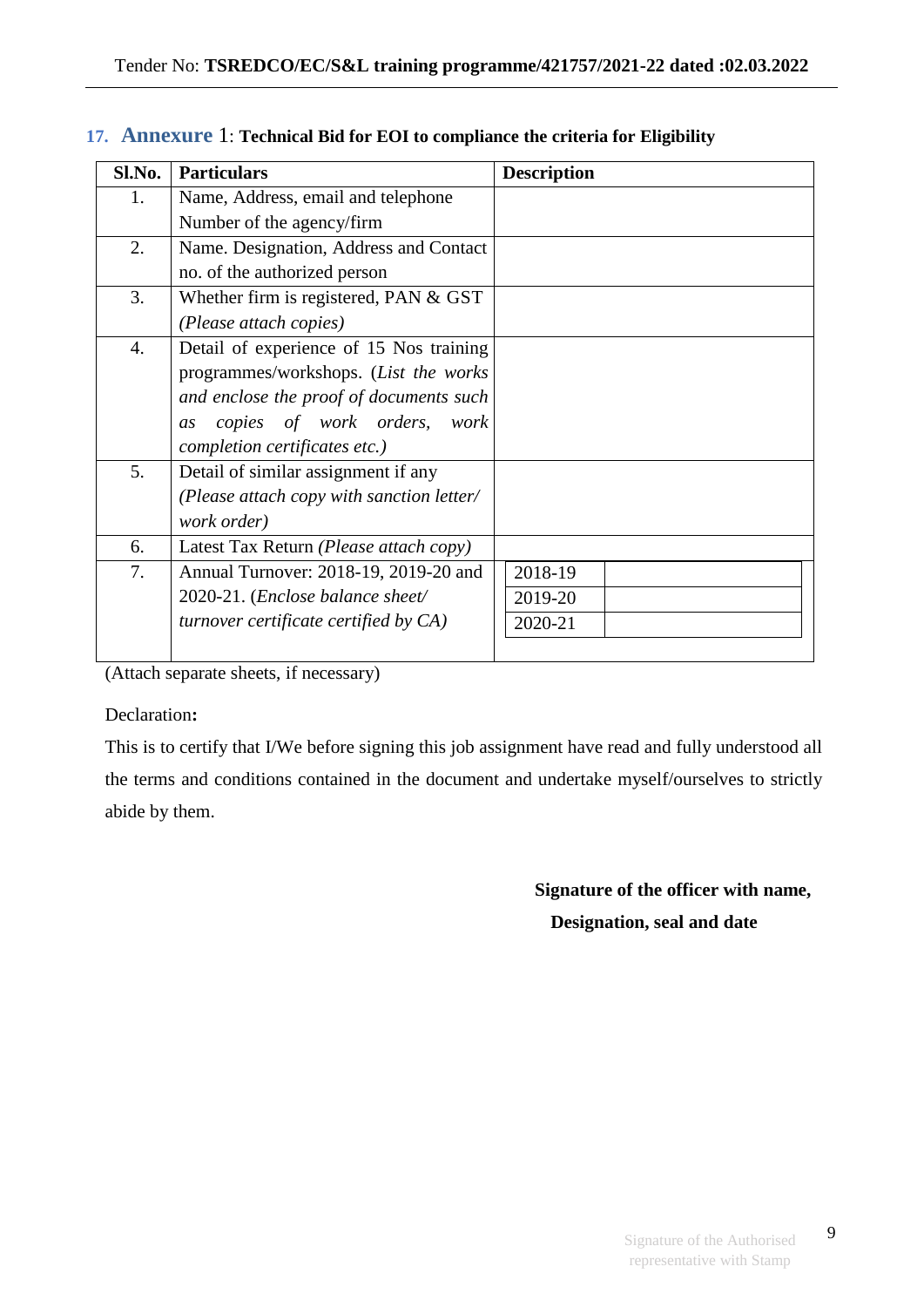#### <span id="page-9-0"></span>**18. Annexure 2: Financial Bid for one Day Training Programme/Workshop** ( to be printed and signed on the company letter head))

Name of the work: **Conducting of "Retailer Training Programme (RTP) under BEE Standards & Labelling Programme in Hyderabad and other major cities of Telangana State"** 

| Sl.No. | <b>Description</b>                                                                                               | <b>Quoted Rate</b><br>(in INR) | GST (in<br>INR) | <b>Total</b><br>(in INR) |
|--------|------------------------------------------------------------------------------------------------------------------|--------------------------------|-----------------|--------------------------|
|        | Organization/Agency charges for <b>One day</b><br>workshops on BEE Standards &<br>Labelling and its enforcement. |                                |                 |                          |

Note:

- *1. Please provide detail financial implication to the organization with break up. (All prices/rates quoted must comply with the terms and conditions of Scope of Work.)*
- *2. Rate quoted should be inclusive of the cost of Services, Manpower cost, Transportation, inclusive of charges of GST and other taxes as applicable.*

### **Declaration:**

This is to certify that I/We Name of the authorised person, Name of Organization before signing this financial price, have read EoI and fully understood all the terms and conditions mentioned in the document and undertake myself/ourselves to strictly abide by them

> **Signature of the firm with name, Designation, seal and date**